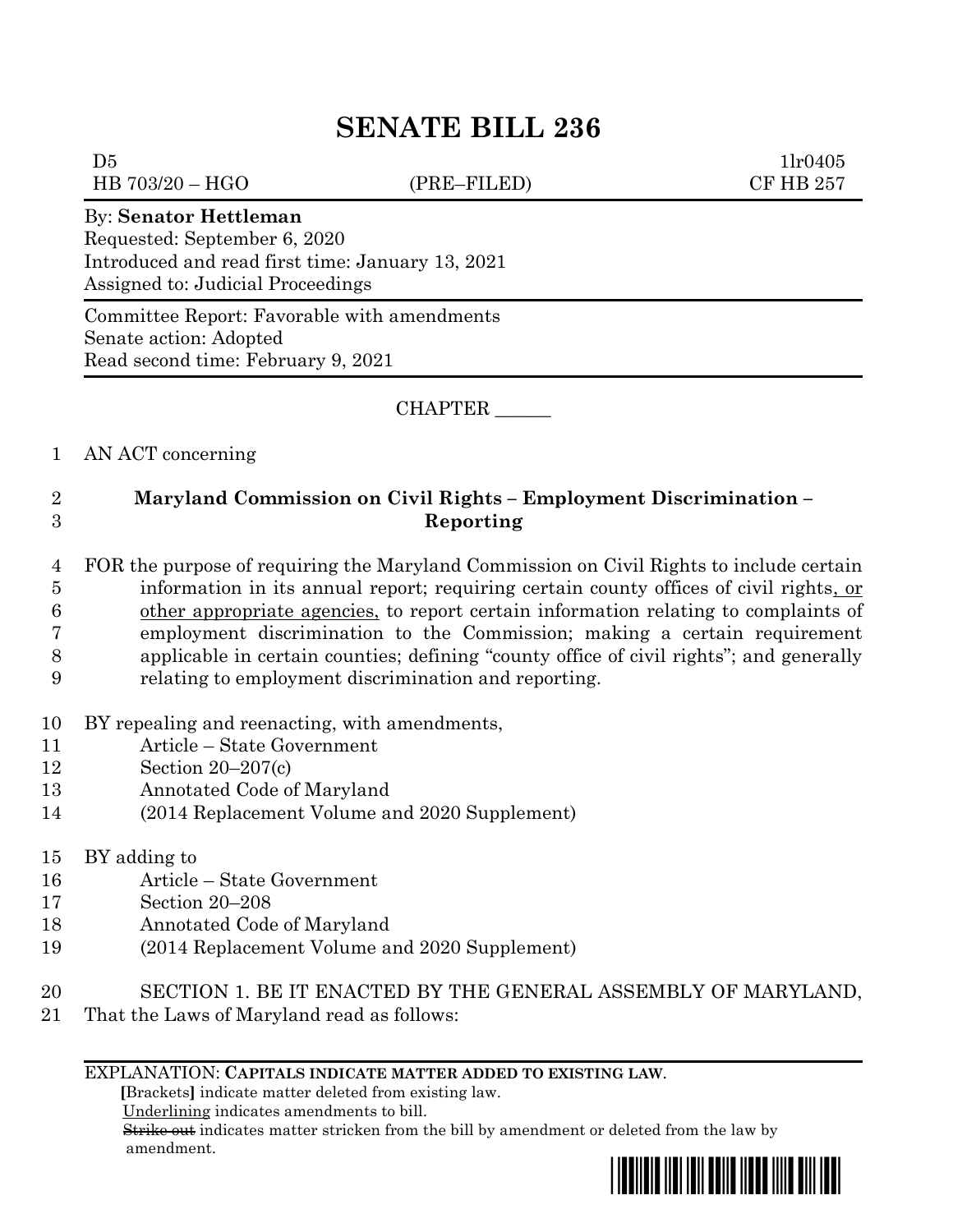|                       | $\overline{2}$<br><b>SENATE BILL 236</b>                                                                                                                                                                                                               |
|-----------------------|--------------------------------------------------------------------------------------------------------------------------------------------------------------------------------------------------------------------------------------------------------|
| $\mathbf{1}$          | <b>Article - State Government</b>                                                                                                                                                                                                                      |
| $\overline{2}$        | $20 - 207$ .                                                                                                                                                                                                                                           |
| 3<br>4<br>5           | On or before January 1 of each year, the Commission shall submit a report on<br>$\left( \mathrm{c}\right)$<br>the work of the Commission to the Governor and, subject to $\S 2-1257$ of this article, to the<br><b>General Assembly THAT INCLUDES:</b> |
| $\boldsymbol{6}$<br>7 | A REVIEW OF THE DATA REPORTED UNDER § 20-208 OF THIS<br>(1)<br><b>SUBTITLE; AND</b>                                                                                                                                                                    |
| 8<br>9<br>10          | (2)<br>RECOMMENDATIONS, IF ANY, FOR POLICY CHANGES TO ADDRESS<br>DISCRIMINATORY TRENDS NOTED IN THE DATA REVIEW UNDER ITEM (1) OF THIS<br><b>SUBSECTION.</b>                                                                                           |
| 11                    | $20 - 208.$                                                                                                                                                                                                                                            |
| 12<br>13<br>14        | IN THIS SECTION, "COUNTY OFFICE OF CIVIL RIGHTS" MEANS THE<br>(A)<br>COUNTY OFFICE RESPONSIBLE FOR RESPONDING TO COMPLAINTS ALLEGING<br>DISCRIMINATION IN A COUNTY.                                                                                    |
| 15                    | (B)<br>THIS SECTION APPLIES ONLY TO:                                                                                                                                                                                                                   |
| 16                    | ANNE ARUNDEL COUNTY;<br>(1)                                                                                                                                                                                                                            |
| 17                    | (2)<br><b>BALTIMORE CITY;</b>                                                                                                                                                                                                                          |
| 18                    | (3)<br><b>BALTIMORE COUNTY;</b>                                                                                                                                                                                                                        |
| 19                    | HOWARD COUNTY;<br>(4)                                                                                                                                                                                                                                  |
| 20                    | <b>MONTGOMERY COUNTY; AND</b><br>(5)                                                                                                                                                                                                                   |
| 21                    | PRINCE GEORGE'S COUNTY.<br>(6)                                                                                                                                                                                                                         |
| 22<br>$23\,$<br>24    | ON OR BEFORE OCTOBER 1 EACH YEAR, EACH COUNTY OFFICE OF CIVIL<br>(C)<br>RIGHTS, OR OTHER APPROPRIATE AGENCY, SHALL REPORT THE FOLLOWING<br><b>INFORMATION TO THE COMMISSION:</b>                                                                       |
| 25<br>26              | (1)<br><b>THE</b><br><b>COMPLAINTS</b><br><b>RECEIVED</b><br><b>ALLEGING</b><br><b>NUMBER</b><br>OF<br>DISCRIMINATION IN EMPLOYMENT; AND                                                                                                               |
| $27\,$                | (2)<br>FOR EACH COMPLAINT RECEIVED:                                                                                                                                                                                                                    |